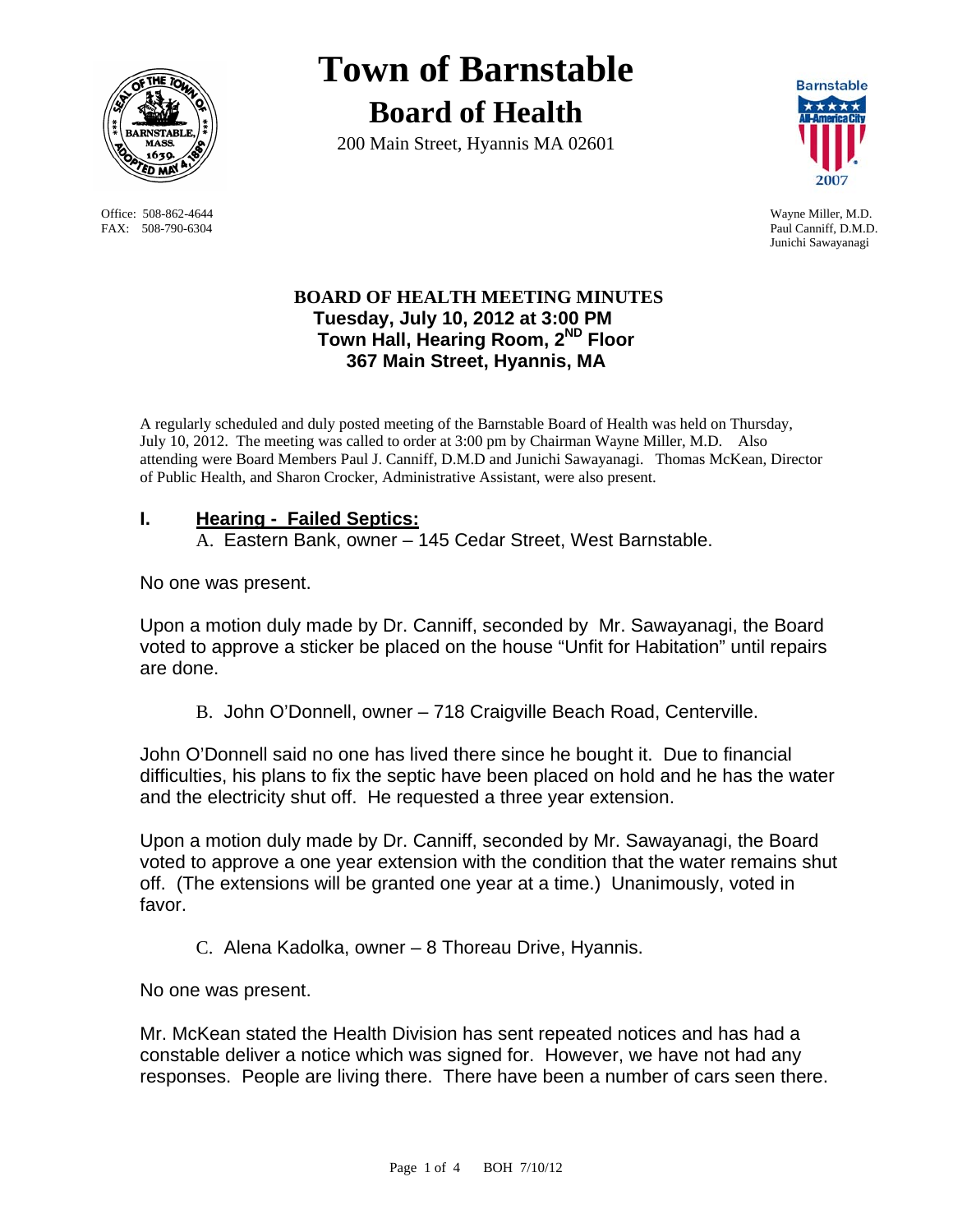Upon a motion duly made by Dr. Canniff, seconded by Mr. Sawayanagi, the Board voted to have a sticker placed on house "Not Fit For Habitation" and will ask the Town Attorney how to proceed forward. (Unanimously, voted in favor.)

## **II. Temporary Trailer:**

A. Barry Lehman representing Amin Khoury, owner – 835 Sea View Avenue, Osterville, Map/Parcel 113-002-002, request for a small temporary trailer on location to enjoy property while house is completed, no overnights.

Barry Lehman is the contractor who is building a new house for the owner and represented the owner. The request is to keep a trailer at the property, hooked up to public water, electricity, and connected to a 250 gallon septic holding tank. The trailer is located well above ground water and, using the high tide line, the trailer is approximately 100 feet away from the ocean.

Mr. Sawayanagi requested the specifications on the tank and was informed that all the plumbing in the trailer is connected to the tank.

The current owners have a home in Willowbend, Mashpee and will be sleeping in Mashpee. They are using the trailer during the daytime hours to access the beach. The prior owners of 831 Sea View have occupancy rights until March 2014 to the house next door so that is not an option.'

Upon a motion duly made by Dr. Miller, seconded by Dr. Canniff, the Board voted to approve the trailer use with the following conditions: 1) an alarm will be placed on the tank, 2) the trailer specifications will be supplied to Mr. McKean for review, 3) the trailer will be removed on September 15, 2012, and 4) the tank will be pumped weekly and the weekly pumping records will be submitted to the Public Health Division on a monthly basis. (Unanimously, voted in favor).

#### **III. Septic Repair – Deadline Extension:**

A. Sarah Alger and Christine Jenness representing Peter Mattison, Trustee – 936 Sea View Avenue, Osterville, requests an extension of the repair deadline.

Christine Jenness, Esq. was present for the owner, along with Robert Paolini, Septic Inspector. Mr. Paolini said there are two systems. One is a single cesspool which appears to be in good condition; however, as a single cesspool, it is an automatic failure. The other is a Title V system which is rated a failure because there are stain lines up too high. The Title V system was pumped after the inspections were performed and there is no immediate health hazard. There are two seasonal short-term rentals. One is a 3-week rental for 2 adults and 2 children. The other is a 4-week rental with 2 adults and up to 5 children. To the best of Christine's knowledge, no one will live there after 9/20/12.

The septic systems are over 100 feet from the water. Robert Paolini is willing to check on the system and do a one-page report weekly.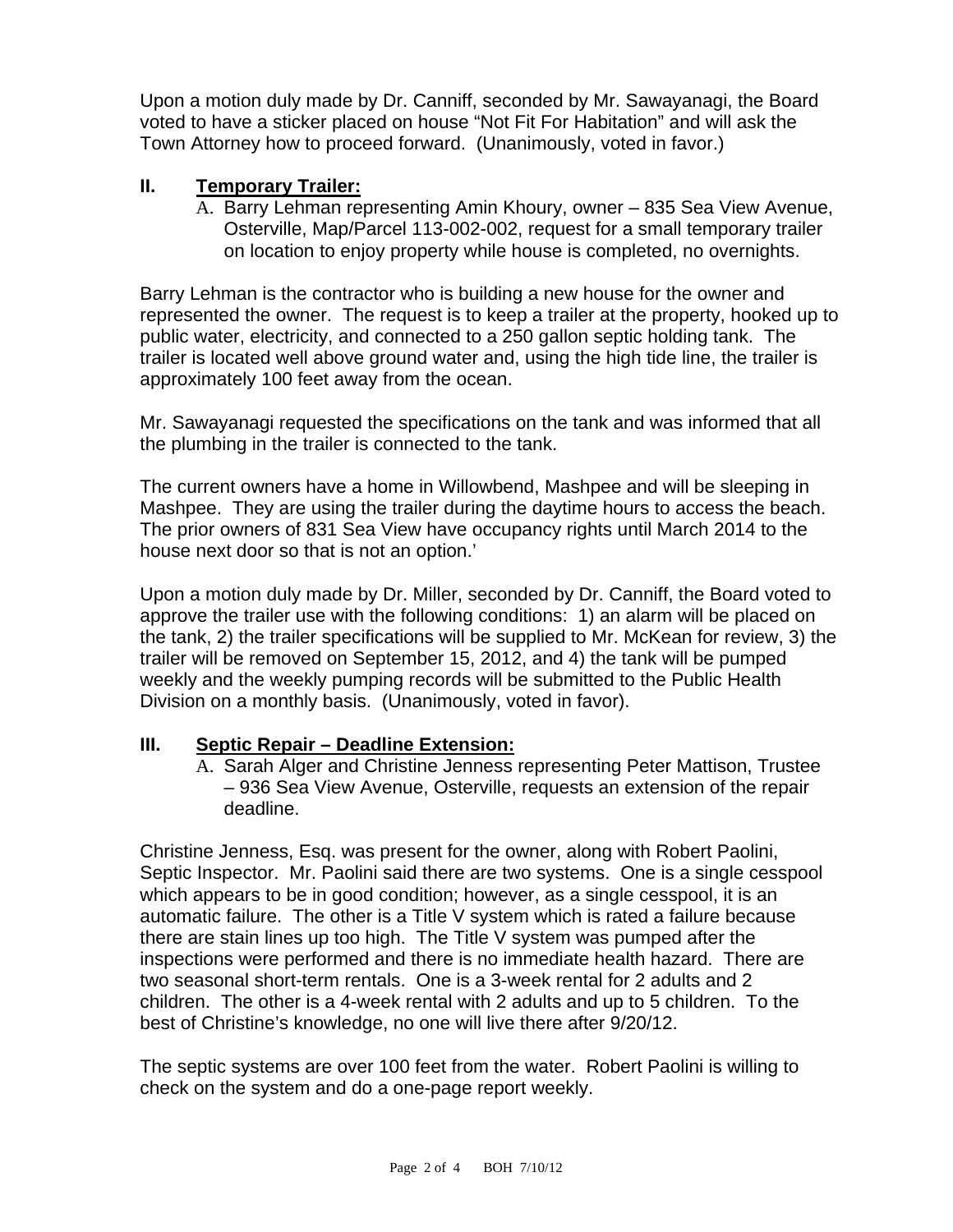Upon a motion duly made by Dr. Canniff, seconded by Mr. Sawayanagi, the Board voted to approve an extension of the septic repair with the following conditions: 1) no further occupancy after 9/20/12 until the septic is replaced, 2) weekly inspections will be done by Robert Paolini, a registered septic inspector, 3) after 9/20/12, the property must be posted "Not Habitable" until the septic is replaced, 4) if the septic overflows or backs up, the Health Division will be notified immediately and there will be no further occupancy after 48 hours from the occurrence, and 5) the attorney for the owner (Christine Jenness, Esq.) will inform the purchaser of this agreement. (Vote: Two in favor, One against – Dr. Canniff.)

B. Jeni Landers representing St. Peter Family Trust, owner – 3715 Main Street, Barnstable, requesting extension of septic repair deadline.

The Board voted to approve a six month extension on the deadline to repair the septic system with the following conditions: 1) it will remain unoccupied until the septic system is repaired or replaced.

## **IV. Variance – Septic (New):**

A. Michael Pimental, JC Engineering, representing Ann Molley, Trustee – 128 Horseshoe Lane, Centerville, Map/Parcel 207-079, 0.27 acre parcel, requesting three variances.

Michael Pimental was present and enumerated the variances.

Mr. McKean said the staff did not have any questions and did not have any problems with it.

Upon a motion duly made by Dr. Canniff, seconded by Mr. Sawayanagi, the Board voted to approve the septic plan dated 6/22/12 with it's variances without any additional conditions. (Unanimously, voted in favor.)

B. David Coughanowr, Eco Tech, representing Mary Dutra, owner – 1564 Main Street, West Barnstable, Map/Parcel 197-018, 0.59 acre parcel, variances for setback to wells.

David Coughanowr was present.

Upon a motion duly made by Dr. Canniff, seconded by Mr. Sawayanagi, the Board voted to approve the septic plan dated 6/22/12 (B) with the following conditions: 1) a 2-bedroom deed restriction be registered at the Barnstable County Registry of Deeds, and 2) a proper copy of the deed restriction be submitted to the Public Health Division.

C. John Holmgren, J.K. Holmgren Engineering, representing Cummaquid Golf Course, owner – 35 Marstons Lane, Barnstable, Map/Parcel 350- 001, 110.62 acre parcel, requesting variances for new clubhouse septic.

Greg Driscoll and John Holmgren were present. The original building is 100 years old and the original septic was designed for 3,000 gal/day. The new Club House